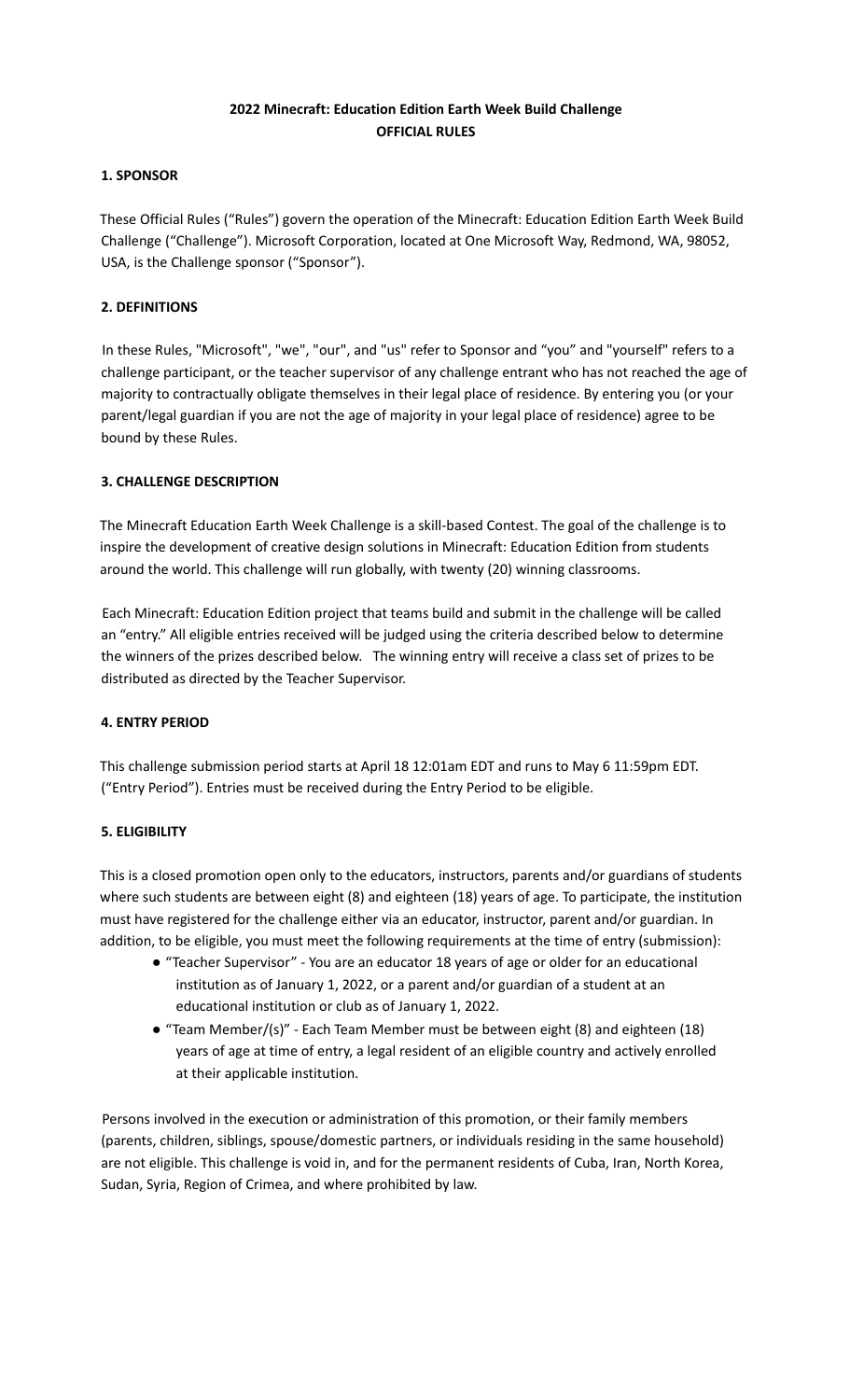#### **6. HOW TO ENTER**

To enter the challenge, the Teacher Supervisor must take the following steps:

- 1. Form teams that include a minimum of one (1) student and a maximum of three (3) students from the same educational institution or club and select a team name.
- 2. Each Teacher Supervisor must register on The [Cobblestone](https://cobblestonecollective.ca/minecraft/earth-week2022/) Collective Earth Week Website. Each student may only be a member of one (1) team. The Teacher Supervisor will guide and instruct the Team Member's and will submit the entries for each of their student teams.
- 3. The Teacher Supervisor will not provide any individual Team Member's personal information or identifying content (e.g., people's faces, name, age, personal location) in the information/submissions they provide to Microsoft as part of the Minecraft Education Earth Week Build Challenge, only a team name is required to identify the Team Member/(s).
- 4. The personal data of the Teacher Supervisor and any other adult involved will be handled in accordance with the Microsoft Privacy [Statement](https://privacy.microsoft.com/en-us/privacystatement).

The Teacher Supervisor will:

- Provide their address to receive and distribute prizes to winning students.
- Follow the instructions at The [Cobblestone](https://cobblestonecollective.ca/minecraft/earth-week2022/) Collective Earth Week Website to access the video lesson resources enabling educators to support students in designing their build.
- Must complete the official entry form located on The [Cobblestone](https://cobblestonecollective.ca/minecraft/earth-week2022/) Collective Earth Week Website and submit their team's (maximum) 90-second video to the designated Flipgrid Topic. (Note: a link to the Flipgrid will be sent upon completion of the [Registration](https://forms.office.com/r/NjyYdXxSyP) Form).

The submission video must:

- Include a walkthrough of the build (maximum length 90 seconds) with no personal information or identifying content (e.g., people's faces, name, age, personal location) as part of the video, sharing only the team name (in the name field) and city, and country in the description.
- Be created in the Flipgrid recorder or in another recorder and then uploaded to the Flipgrid topic.

By completing the registration and submitting the entry, the Teacher Supervisor agrees that the project follows these rules, including the requirements set forth below, and acknowledge that the Sponsor, in its sole discretion, may remove the project and disqualify you from the challenge if it determines, in its sole discretion, that the project fails to conform to these Rules or any applicable requirements, guidelines, or restrictions.

While a Teacher Supervisor may lead multiple teams, we will only accept one (1) entry per unique student tea, with each Team Member only serving as a member of one (1) team per Challenge.

We are not responsible for entries that we do not receive during the challenge submission period, regardless of reason or fault, or for entries that we receive but are not reasonably decipherable for any reason.

We will automatically disqualify any challenge entries which are incomplete or illegible.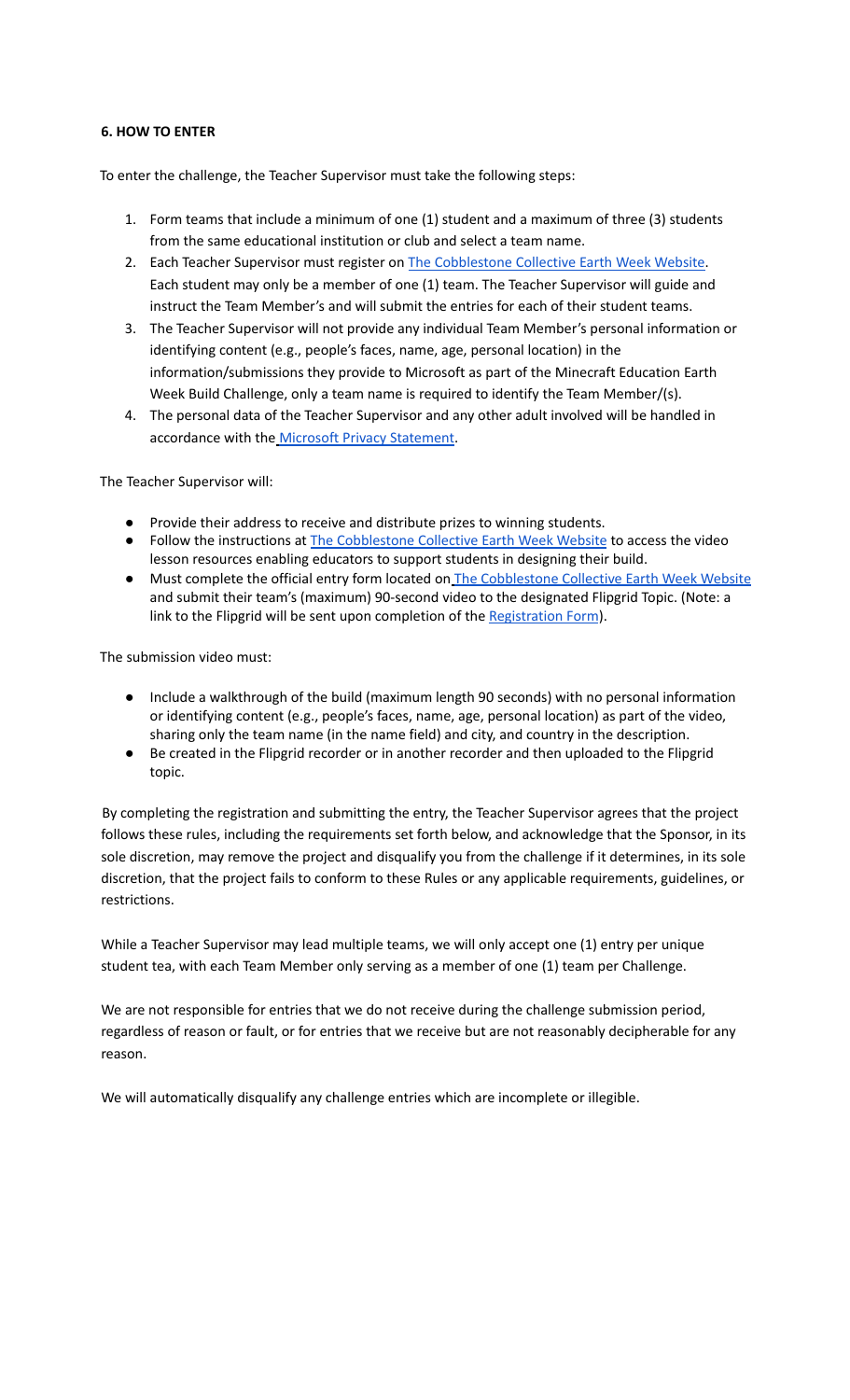## **7. ELIGIBLE ENTRY**

In order to be eligible for entry into the challenge, an entry must meet the following content/technical requirements:

A Flipgrid Video that includes:

- Game Recording of the project:
	- Maximum length 90 seconds
	- No personal information or identifying content (e.g., people's faces, name, age, personal location) as part of the video
- Under "Name," enter in the team name as it was entered on the Registration Form
- Under description:
	- Team's city and country
	- Brief description of the team's project including how their build incorporates elements learned in the Earth Week Lesson(s).

In addition:

- Any video submission must be solely the work of the Team Members, including but not limited to, the actual filming, editing, graphic design, etc. of the Game Recording.
- Your entry cannot have been selected as a winner in any other challenge provided by Microsoft or any other entity.
- You must have obtained any and all consents, approvals, or licenses required for you to submit your entry or any content contained therein.
- To the extent that your entry requires the submission of user-generated content such as software, photos, videos, music, artwork, essays, etc., entrants warrant that their entry is their original work, has not been copied from others without permission or necessary rights, and does not violate the privacy, intellectual property rights, or other rights of any other person or entity. You may include Microsoft trademarks, logos, and designs, for which Microsoft grants you a limited license to use for the sole purposes of submitting an entry into this challenge.
- Your entry may NOT contain, as determined by us in our sole and absolute discretion, any content that is obscene or offensive, violent, defamatory, disparaging or illegal, or that promotes alcohol, illegal drugs, tobacco or a particular political agenda, or that communicates messages that may reflect negatively on the goodwill of Microsoft.

We reserve the right to reject any entry, in our sole and absolute discretion, that we determine does not meet the above criteria.

## **8. USE OF YOUR ENTRY**

By entering this Contest, each Entrant shall retain all right, title and interest (including copyright) in and to the entry, and shall be deemed to have granted to the Sponsor and their respective affiliates a worldwide, gratuitous, irrevocable and exclusive license to copy, use, modify, reproduce, display, adapt and transmit the entry for use in all media now known or hereafter devised in perpetuity beginning on the date of entry, including, without limitation, in connection with the administration, promotion and exploitation of the Contest.

## **9. WINNER SELECTION AND NOTIFICATION**

On or around the close of the Entry Period, a panel of judges will review all eligible entries received in each category and select winners of the challenge prizes described below based upon the judging criteria described below.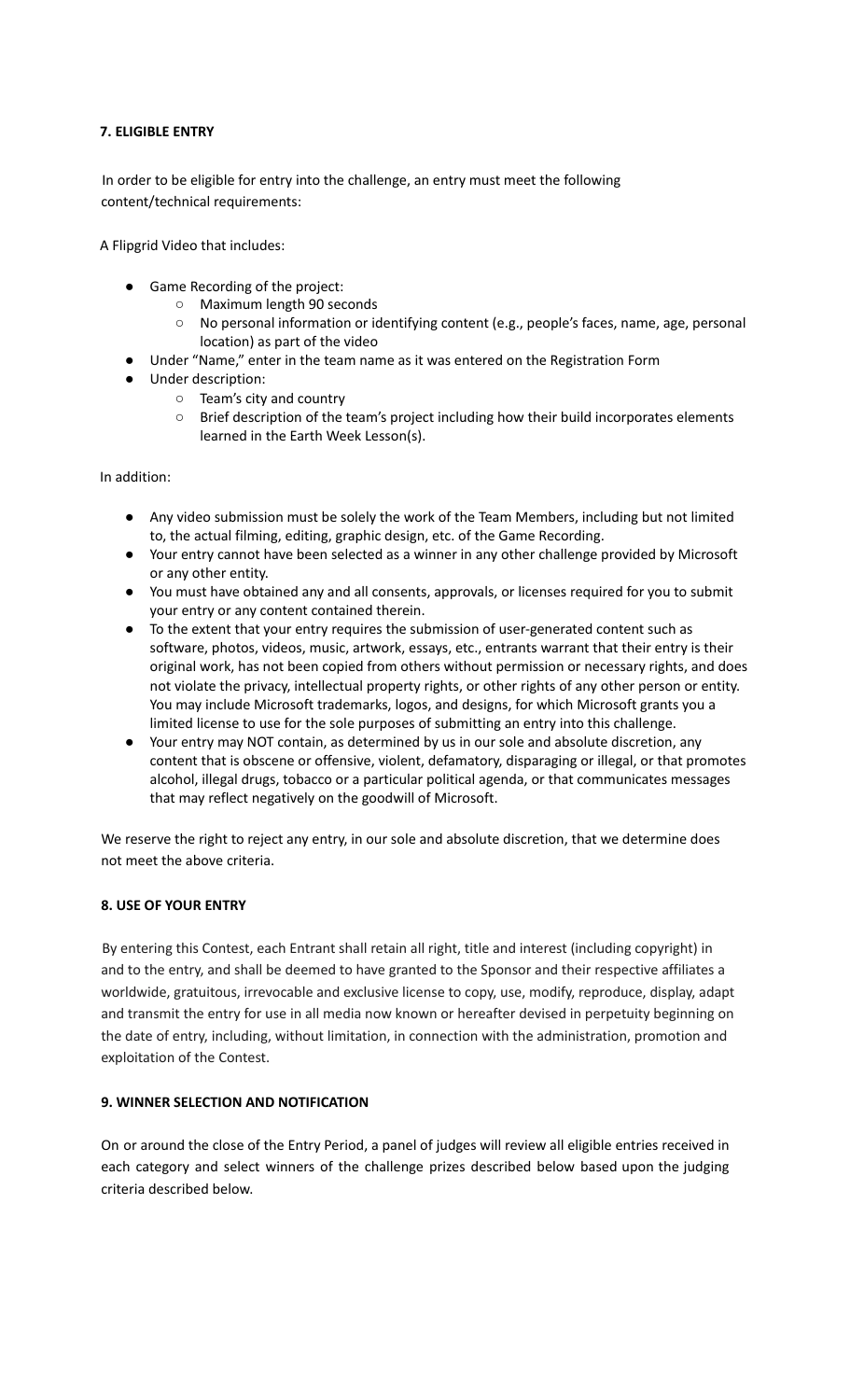#### **10. JUDGING CRITERIA**

|                                                        | 4 points                                                                                                                          | 3 points                                                      | 2 points                                                                              | 1 point                                                                  |
|--------------------------------------------------------|-----------------------------------------------------------------------------------------------------------------------------------|---------------------------------------------------------------|---------------------------------------------------------------------------------------|--------------------------------------------------------------------------|
| <b>Understanding of Climate</b><br><b>Change Theme</b> | The submission addresses                                                                                                          | The submission addresses                                      | The submission                                                                        | The submission doesn't                                                   |
|                                                        | the climate change theme                                                                                                          | the climate change theme                                      | somewhat addresses the                                                                | address the climate change                                               |
|                                                        | in a thoughtful and relevant                                                                                                      | accurately, but may lack in                                   | climate change theme.                                                                 | theme.                                                                   |
|                                                        | way.                                                                                                                              | a thought or relevancy.                                       |                                                                                       |                                                                          |
|                                                        |                                                                                                                                   |                                                               | There is some reference                                                               | There is little or no                                                    |
|                                                        | There is a heavy emphasis                                                                                                         | There is some reference to                                    | to the concepts as                                                                    | information on concepts as                                               |
|                                                        | on concepts as outlined by                                                                                                        | the concepts as outlined by                                   | outlined by the M:EE                                                                  | outlined by either the M:EE                                              |
|                                                        | the M:EE NPCs and from                                                                                                            | the M:EE NPCs and from                                        | NPCs or from the quest                                                                | NPCs or from the guest                                                   |
|                                                        | the guest speakers.                                                                                                               | the guest speakers.                                           | spaekers, but not both.                                                               | speakers.                                                                |
| <b>Originality &amp; Creativity</b>                    | The build is extremely<br>original and provides a very<br>creative solution, especially<br>as compared with other<br>submissions. | The build is original and<br>provides a creative<br>solution. | The build is somewhat<br>original and/or provides a<br>somewhat creative<br>solution. | The build lacks originality<br>and/or provides a lacklustre<br>solution. |
| <b>Clarity of Presentation</b>                         | The build was presented<br>with exceptional clarity.                                                                              | The build was presented in<br>a clear way.                    | The build was presented<br>in a somewhat clear way.                                   | The build was presented in<br>a way that is difficult to<br>understand.  |

In the event of a tie between any eligible entries, an additional judge will break the tie based on the judging criteria described above. The decisions of the judges are final and binding. If we do not receive a sufficient number of entries meeting the criteria set forth in these Rules, we may, at our discretion, select fewer winners than the number indicated below.

Winning entries will be notified via the Teacher Supervisors. The Teacher Supervisor will be contacted on or by 16 May 2022 using the contact information provided in the registration form. If a selected winner cannot be contacted, is ineligible, fails to claim a prize, or fails to return any forms, the selected winner will forfeit their prize and, time permitting, an alternate winner will be selected. This process will be repeated no more than three (3) times, as needed. If, after three (3) attempts to select an alternate winner, any unclaimed prizes remain, these prizes will remain unawarded.

#### **11. PRIZES**

There will be 20 winners selected. The winners will receive a class set of Microsoft plushies that will be distributed at the Teacher's Supervisor's discretion.

Teacher Supervisors are not eligible for any prizes. No more than the number of prizes set forth above will be awarded. No substitution, transfer, or assignment of any prize is permitted, except that Microsoft reserves the right to substitute a prize of equal or lesser value in the event the offered prize is unavailable. Prizes are awarded "AS IS'' with no warranty of any kind, either express or implied, including but not limited to, the implied warranties or merchantability, fitness for a particular purpose, or non-infringement. Prizes will be sent no later than twenty-eight (28) days after winner selection. Prize winners may be required to complete and return prize claim and / or tax forms ("Forms") within the deadline stated in the winner notification. Taxes on the prize, if any, are the sole responsibility of the winner, who is advised to seek independent counsel regarding the tax implications of accepting a prize. By accepting a prize, you agree that Microsoft may use your entry, team name, project image and hometown online and in print, or in any other media, in connection with this challenge without payment or compensation to you, except where prohibited by law.

The Prize winner Teacher Supervisor (parent/guardian/teacher) will be the primary contact for prize distribution. Each Teacher Supervisor will provide their email and postal addresses and distribute prizes upon their discretion.

#### **12. ODDS**

The odds of winning are based on the number of eligible entries received.